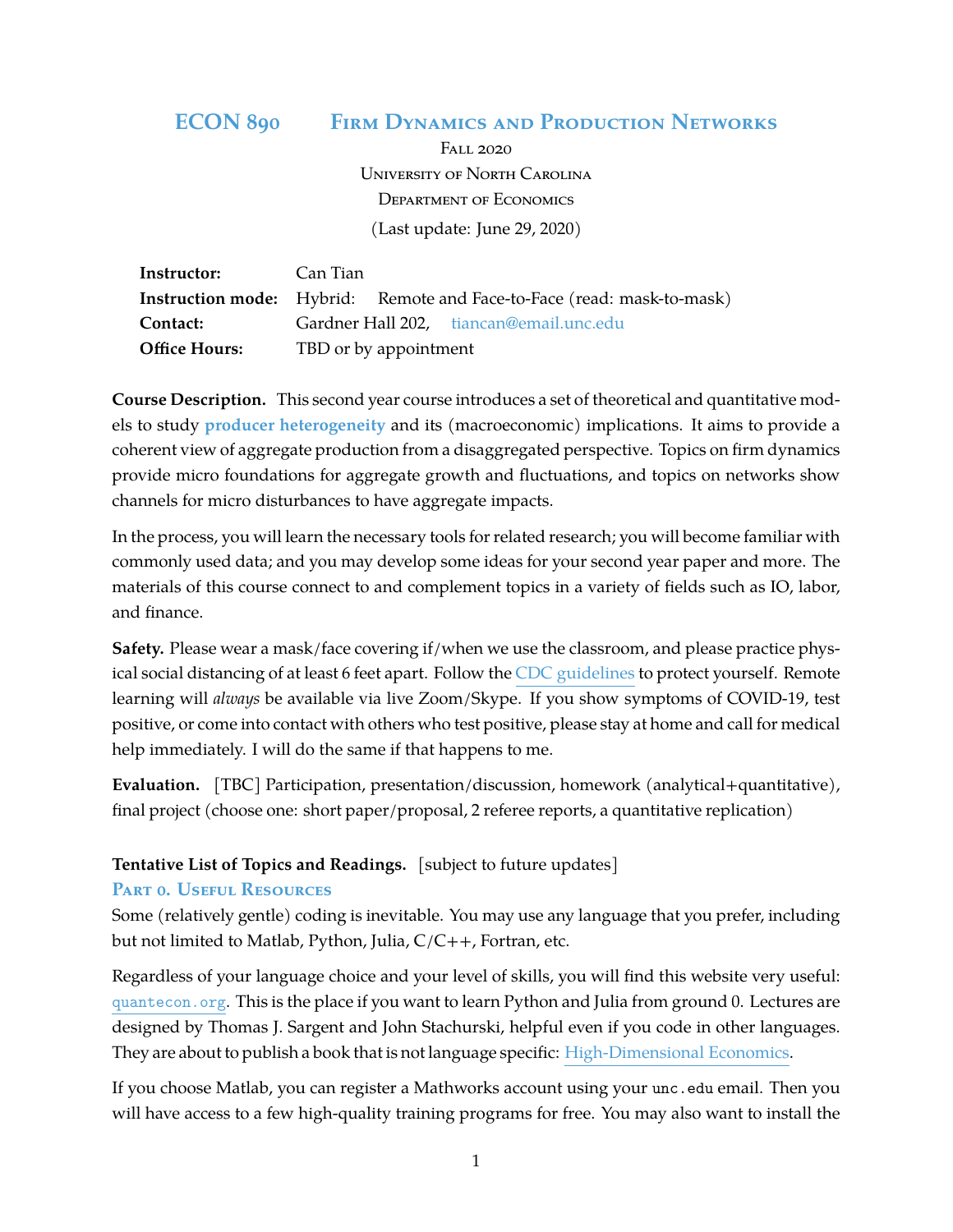[CompEcon Toolbox](https://pfackler.wordpress.ncsu.edu/compecon/154-2/) accompanying this older but still very useful book: Mario J Miranda and Paul L Fackler. 2004. *Applied computational economics and finance*. MIT press.

**Part 1. Firm Dynamics** Firms differ from one another. They enter and exit, and they grow and shrink. Firm activities determine the aggregate outcome; and the aggregate economic condition affects a firm's decisions as well. We first look at a set of general observations regarding the distribution of firms. Then we study a set of theories explaining the findings, each with a distinct emphasis. We dive deeper into two topics out of many: financial constraints faced by firms and innovation of firms.

0. **General facts and common sources of data**

[TBC] US: LBD, LRD, [Census Bureau](https://www.census.gov/topics/business-economy/dynamics.html) (quite a few at least partially public ones, e.g., BDS, ABS, SUSB, CBP, ASM, LEHD, etc.), SBA, BED, Compustat, etc.

- 1. **Firm dynamics models: main types**
	- − Hugo A Hopenhayn. 1992. "Entry, exit, and firm dynamics in long run equilibrium". *Econometrica: Journal of the Econometric Society*: 1127–1150
	- − Hugo Hopenhayn and Richard Rogerson. 1993. "Job turnover and policy evaluation: A general equilibrium analysis". *Journal of Political Economy*: 915–938
	- − Marc J Melitz. 2003. "The impact of trade on intra-industry reallocations and aggregate industry productivity". *Econometrica* 71 (6): 1695–1725
	- − Erzo G. J. Luttmer. 2007. "Selection, Growth, and the Size Distribution of Firms". *The Quarterly Journal of Economics* 122, no. 3 (): 1103–1144
	- − Gian Luca Clementi and Berardino Palazzo. 2016. "Entry, exit, firm dynamics, and aggregate fluctuations". *American Economic Journal: Macroeconomics* 8 (3): 1–41
	- − Boyan Jovanovic. 1982. "Selection and the Evolution of Industry". *Econometrica: Journal of the Econometric Society*: 649–670
	- − Esteban Rossi-Hansberg and Mark LJ Wright. 2007. "Establishment size dynamics in the aggregate economy". *American Economic Review* 97 (5): 1639–1666
	- − Andrew Atkeson and Patrick J Kehoe. 2005. "Modeling and measuring organization capital". *Journal of political Economy* 113 (5): 1026–1053
	- − Leo Kaas and Philipp Kircher. 2015. "Efficient firm dynamics in a frictional labor market". *American Economic Review* 105 (10): 3030–60
	- − (a survey) Erzo G.J. Luttmer. 2010. "Models of Growth and Firm Heterogeneity". *Annual Review of Economics* 2 (1): 547–576
- 2. **Firm dynamics and financial frictions**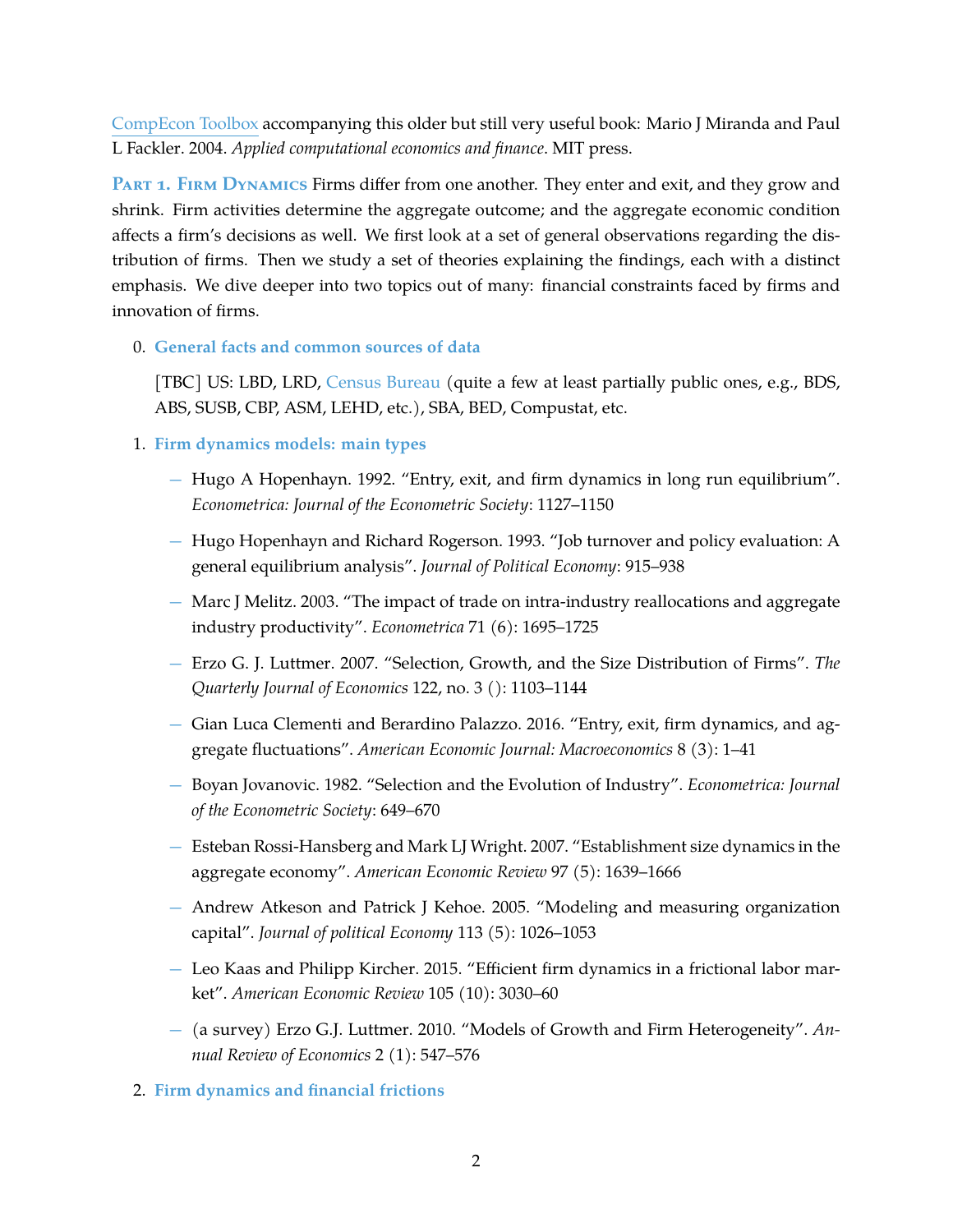- − Thomas F Cooley and Vincenzo Quadrini. 2001. "Financial markets and firm dynamics". *American economic review* 91 (5): 1286–1310
- − Gian Luca Clementi and Hugo A Hopenhayn. 2006. "A theory of financing constraints and firm dynamics". *The Quarterly Journal of Economics* 121 (1): 229–265
- − Rui Albuquerque and Hugo A Hopenhayn. 2004. "Optimal lending contracts and firm dynamics". *The Review of Economic Studies* 71 (2): 285–315
- − Aubhik Khan and Julia K Thomas. 2013. "Credit shocks and aggregate fluctuations in an economy with production heterogeneity". *Journal of Political Economy* 121 (6): 1055– 1107
- − Virgiliu Midrigan and Daniel Yi Xu. 2014. "Finance and Misallocation: Evidence from Plant-Level Data". *The American Economic Review* 104 (2): 422–458
- − Cristina Arellano, Yan Bai, and Patrick J. Kehoe. 2019. "Financial Frictions and Fluctuations in Volatility". *Journal of Political Economy* 127, no. 5 (): 2049–2103

#### 3. **Firm dynamics and innovation**

- − Tor Jakob Klette and Samuel Kortum. 2004. "Innovating firms and aggregate innovation". *Journal of political economy* 112 (5): 986–1018
- − Rasmus Lentz and Dale T. Mortensen. 2008. "An Empirical Model of Growth through Product Innovation". *Econometrica* 76 (6): 1317–1373
- − Daron Acemoglu et al. 2018. "Innovation, reallocation, and growth". *American Economic Review* 108 (11): 3450–91
- − Daniel Garcia-Macia, Chang-Tai Hsieh, and Peter J. Klenow. 2019. "How Destructive Is Innovation?" *Econometrica* 87 (5): 1507–1541

# **Part 2. Networks in (Macro) Economics**

Why networks? Because firms (including financial institutions) are not isolated islands, despite being a common simplifying assumption. A network view of the production side acknowledges the interactions among individual firms, and emphasizes the consequences of these connections: how one firm's decision affects other firms connected to it, potentially affects even more firms through these other firms' connections, and affect the consumption/labor supply side of the economy at the same time.

Why now? Because we have a better theoretical toolkit and emerging new micro data, and unfortunate recent global events call for a deeper understanding of global/local supply chains and the consequence of their disruptions, among other things. Some tools and language introduced here are borrowed from statistics, computer science, sociology, epidemiology, etc. They are applicable in a wide variety of issues in economics, such as aggregate growth and fluctuations, evaluation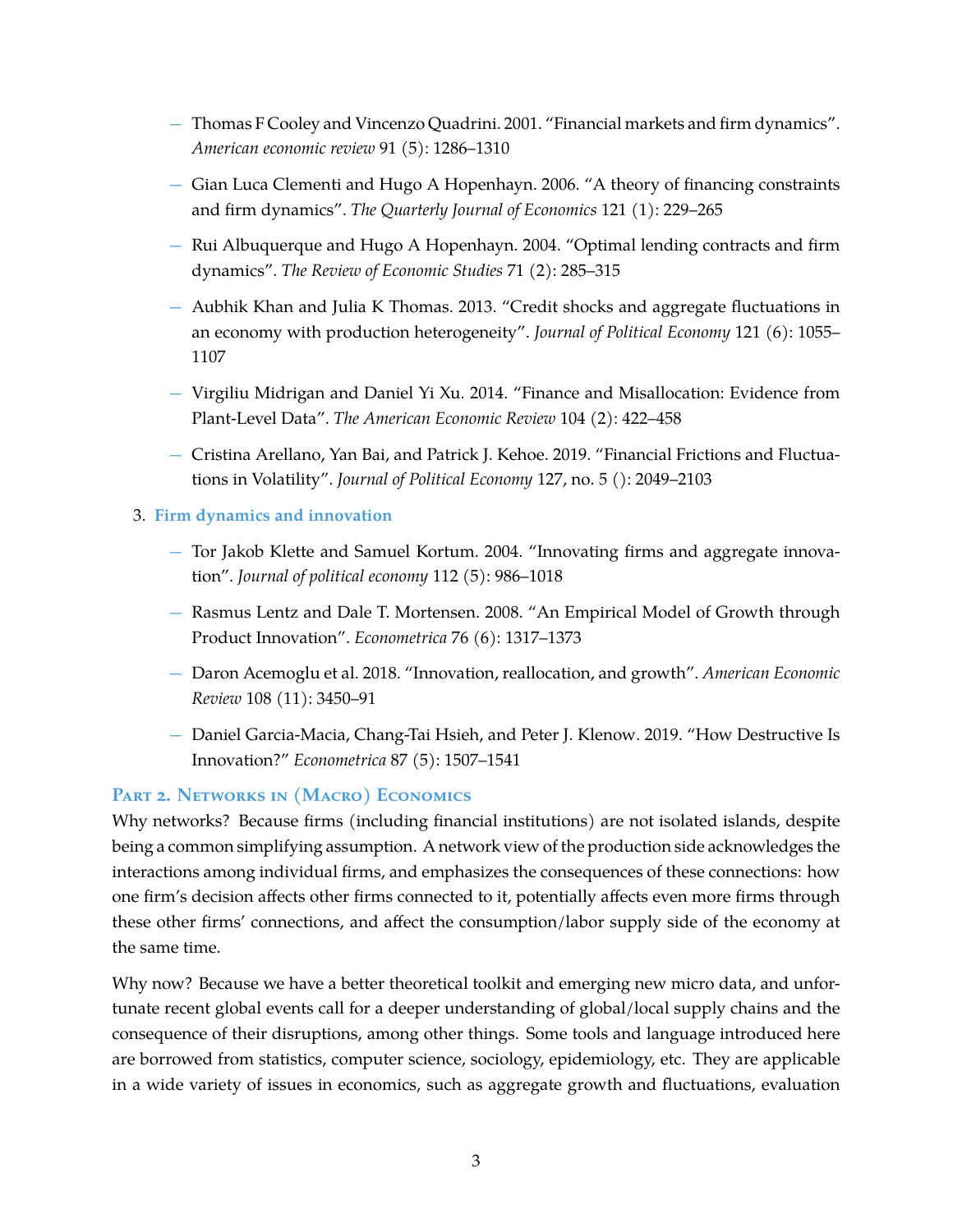of policies (targeted tax, tariff, stimulus, and/or monetary), (global) supply chains, labor markets, income difference, systemic risks of financial institutions, etc. The data examined here that are useful for other topics as well. After all, a network is just a systematic view of a collection of transactions/ownerships/credit/other connections among agents.

- 1. **Micro origins of macro disturbances: baseline models and a brief history** Can micro shocks cause sizable macro fluctuations? If so, when?
	- Baseline models (modern takes):
		- − (granularity) Xavier Gabaix. 2011. "The granular origins of aggregate fluctuations". *Econometrica* 79 (3): 733–772
		- − (network origins, asymmetry) Daron Acemoglu et al. 2012. "The network origins of aggregate fluctuations". *Econometrica* 80 (5): 1977–2016
		- − (long-term trend) Vasco Carvalho and Xavier Gabaix. 2013. "The great diversification and its undoing". *American Economic Review* 103 (5): 1697–1727
		- − (risk aggregation) Daron Acemoglu, Asuman Ozdaglar, and Alireza Tahbaz-Salehi. 2017. "Microeconomic origins of macroeconomic tail risks". *American Economic Review* 107 (1): 54–108
		- − (finite firms) Vasco M. Carvalho and Basile Grassi. 2019. "Large Firm Dynamics and the Business Cycle". *American Economic Review* 109, no. 4 (): 1375–1425
		- − (a survey) Vasco M Carvalho. 2014. "From micro to macro via production networks". *Journal of Economic Perspectives* 28 (4): 23–48
		- − (a survey) Vasco M. Carvalho and Alireza Tahbaz-Salehi. 2019. "Production Networks: A Primer". *Annual Review of Economics* 11 (1): 635–663
	- Earlier insights:
		- − (weighted aggregation) Charles R Hulten. 1978. "Growth accounting with intermediate inputs". *The Review of Economic Studies* 45 (3): 511–518
		- − (intertemporal transmission) John B Jr Long and Charles I Plosser. 1983. "Real business cycles". *Journal of Political Economy* 91 (1): 39–69
		- − (complementarity) Boyan Jovanovic. 1987. "Micro shocks and aggregate risk". *The Quarterly Journal of Economics* 102 (2): 395–409
	- $\circ$  A debate on sectoral shocks  $\rightarrow$  aggregate fluctuations:
		- − (no: averaged-out micro shocks) Robert E Lucas Jr. 1977. "Understanding business cycles". In *Carnegie-Rochester conference series on public policy*, 5:7–29. North-Holland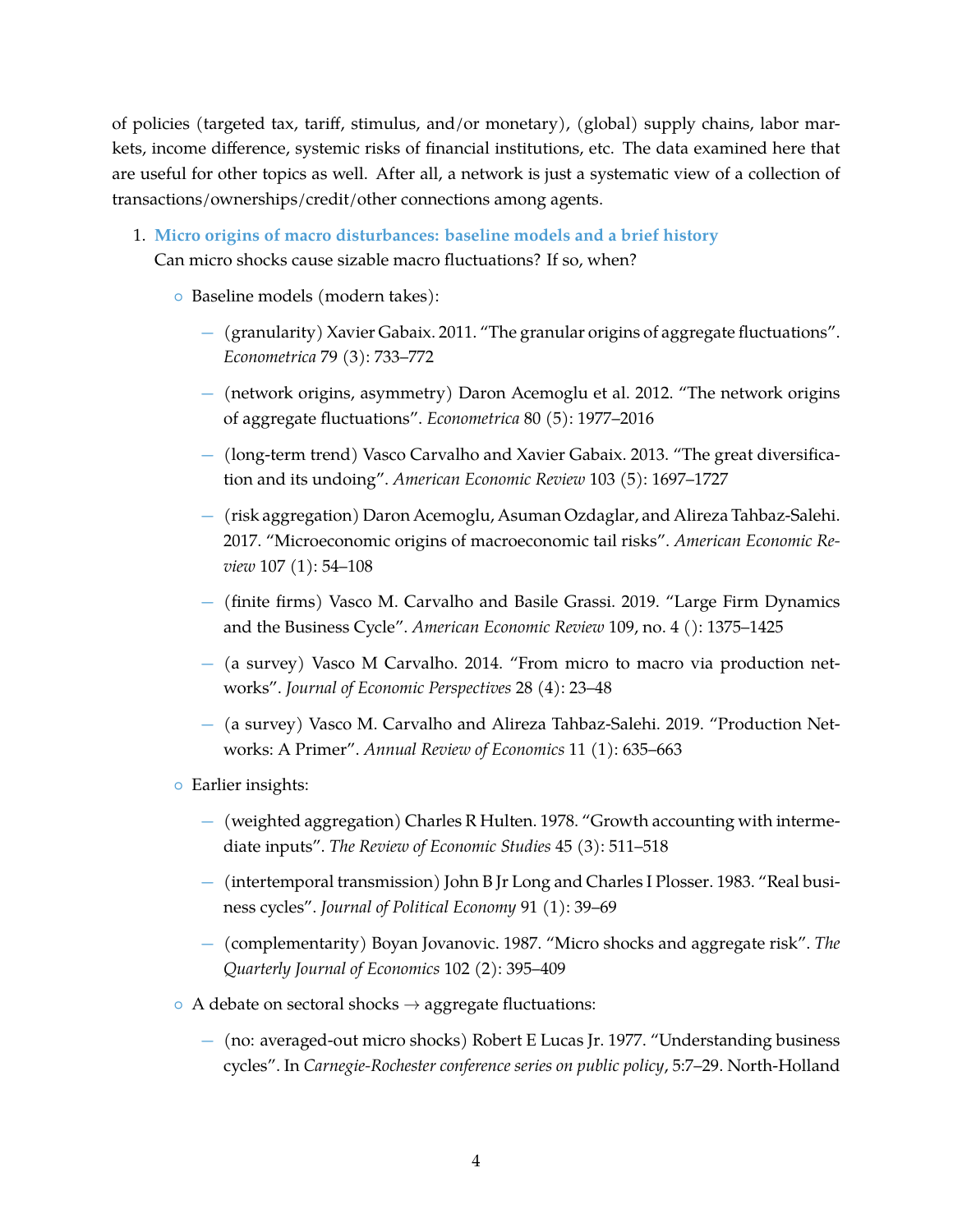- − (yes: sparseness of the I-O matrix) Michael Horvath. 1998. "Cyclicality and sectoral linkages: Aggregate fluctuations from independent sectoral shocks". *Review of Economic Dynamics* 1 (4): 781–808
- − (yes) Michael Horvath. 2000. "Sectoral shocks and aggregate fluctuations". *Journal of Monetary Economics* 45 (1): 69–106
- − (no) Bill Dupor. 1999. "Aggregation and irrelevance in multi-sector models". *Journal of Monetary Economics* 43 (2): 391–409

#### 2. **Empirical and quantitative findings on producer connections**

Properties of input-output networks and firm-to-firm connections; transmission patterns along these connections; quantitative analysis.

◦ Common sources of data

[TBC] US-industry:BEA industry account; OECD-industry:STAN database; more countriesindustry: GTAP; etc.

US-public firms: Compustat, Capital IQ, FactSet Revere; Belgium; Japan; Turkey; etc.

- Sector/industry level
	- − Daron Acemoglu, Ufuk Akcigit, and William Kerr. 2016. "Networks and the macroeconomy: An empirical exploration". *NBER Macroeconomics Annual* 30 (1): 273–335
	- − Enghin Atalay. 2017. "How important are sectoral shocks?" *American Economic Journal: Macroeconomics* 9 (4): 254–80
	- − Andrew T Foerster, Pierre-Daniel G Sarte, and Mark W Watson. 2011. "Sectoral versus aggregate shocks: A structural factor analysis of industrial production". *Journal of Political Economy* 119 (1): 1–38
	- − Vasco Carvalho and Xavier Gabaix. 2013. "The great diversification and its undoing". *American Economic Review* 103 (5): 1697–1727
- Firm level firm-to-firm connections
	- − Enghin Atalay et al. 2011. "Network structure of production". *Proceedings of the National Academy of Sciences* 108 (13): 5199–5202
	- − Jean-Noël Barrot and Julien Sauvagnat. 2016. "Input specificity and the propagation of idiosyncratic shocks in production networks". *The Quarterly Journal of Economics* 131 (3): 1543–1592
	- − Andrew B Bernard et al. 2019. *The origins of firm heterogeneity: A production network approach*. Tech. rep. National Bureau of Economic Research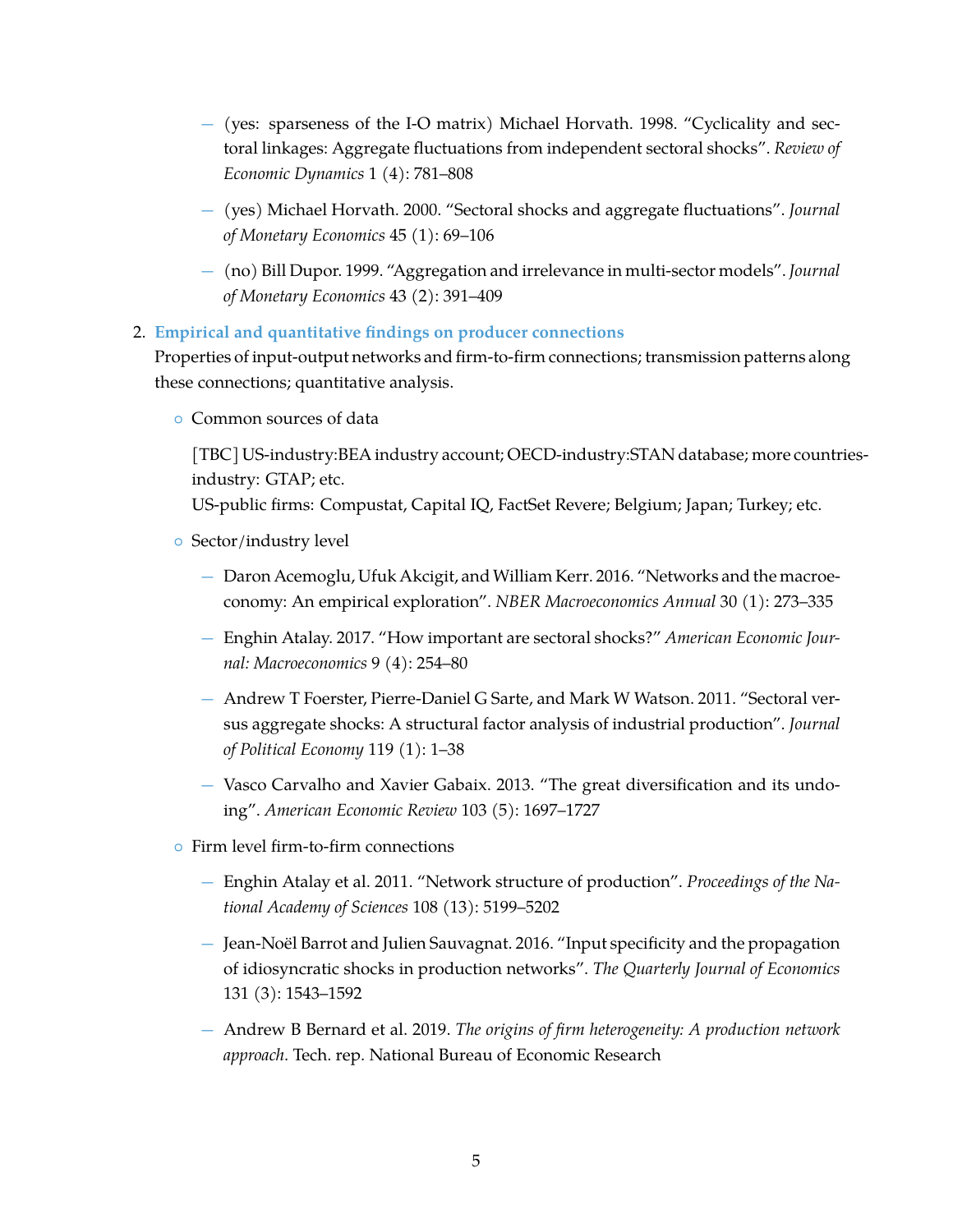- − Vasco M Carvalho et al. 2016. *Supply chain disruptions: Evidence from the great east japan earthquake*. Tech. rep. 17-5. Columbia University
- − Christoph E Boehm, Aaron Flaaen, and Nitya Pandalai-Nayar. 2019. "Input linkages and the transmission of shocks: firm-level evidence from the 2011 Tōhoku earthquake". *Review of Economics and Statistics* 101 (1): 60–75
- − Julian Di Giovanni, Andrei A Levchenko, and Isabelle Mejean. 2014. "Firms, destinations, and aggregate fluctuations". *Econometrica* 82 (4): 1303–1340
- 3. **Frictions and market imperfections in a fixed network**
	- − Charles I Jones. 2013. "Input—Output Economics". In *Advances in Economics and Econometrics: Tenth World Congress*, 2:419. Cambridge University Press
	- − Ernest Liu. 2017. *Industrial Policies and Economic Development*. Tech. rep. Princeton University
	- − David Rezza Baqaee. 2018. "Cascading failures in production networks". *Econometrica* 86 (5): 1819–1838
	- − Saki Bigio and Jennifer La'O. Forthcoming. "Distortions in Production Networks". *The Quarterly Journal of Economics*
	- − David Rezza Baqaee and Emmanuel Farhi. 2020. "Productivity and misallocation in general equilibrium". *The Quarterly Journal of Economics* 135 (1): 105–163
	- − Basile Grassi et al. 2017. "IO in I-O: Size, industrial organization, and the input-output network make a firm structurally important". *Work. Pap., Bocconi Univ., Milan, Italy*

#### 4. **Network formation**

- Exogenous, statistical models of production network formation/evolution:
	- − Matthew O Jackson and Brian W Rogers. 2007. "Meeting Strangers and Friends of Friends: How Random Are Social Networks?" *American Economic Review* 97, no. 3 (): 890–915
	- − Enghin Atalay et al. 2011. "Network structure of production". *Proceedings of the National Academy of Sciences* 108 (13): 5199–5202
	- − Vasco M Carvalho and Nico Voigtländer. 2014. *Input diffusion and the evolution of production networks*. Tech. rep. National Bureau of Economic Research
	- − Thomas Chaney. 2014. "The Network Structure of International Trade". *American Economic Review* 104, no. 11 (): 3600–3634
- Endogenous production network formation: